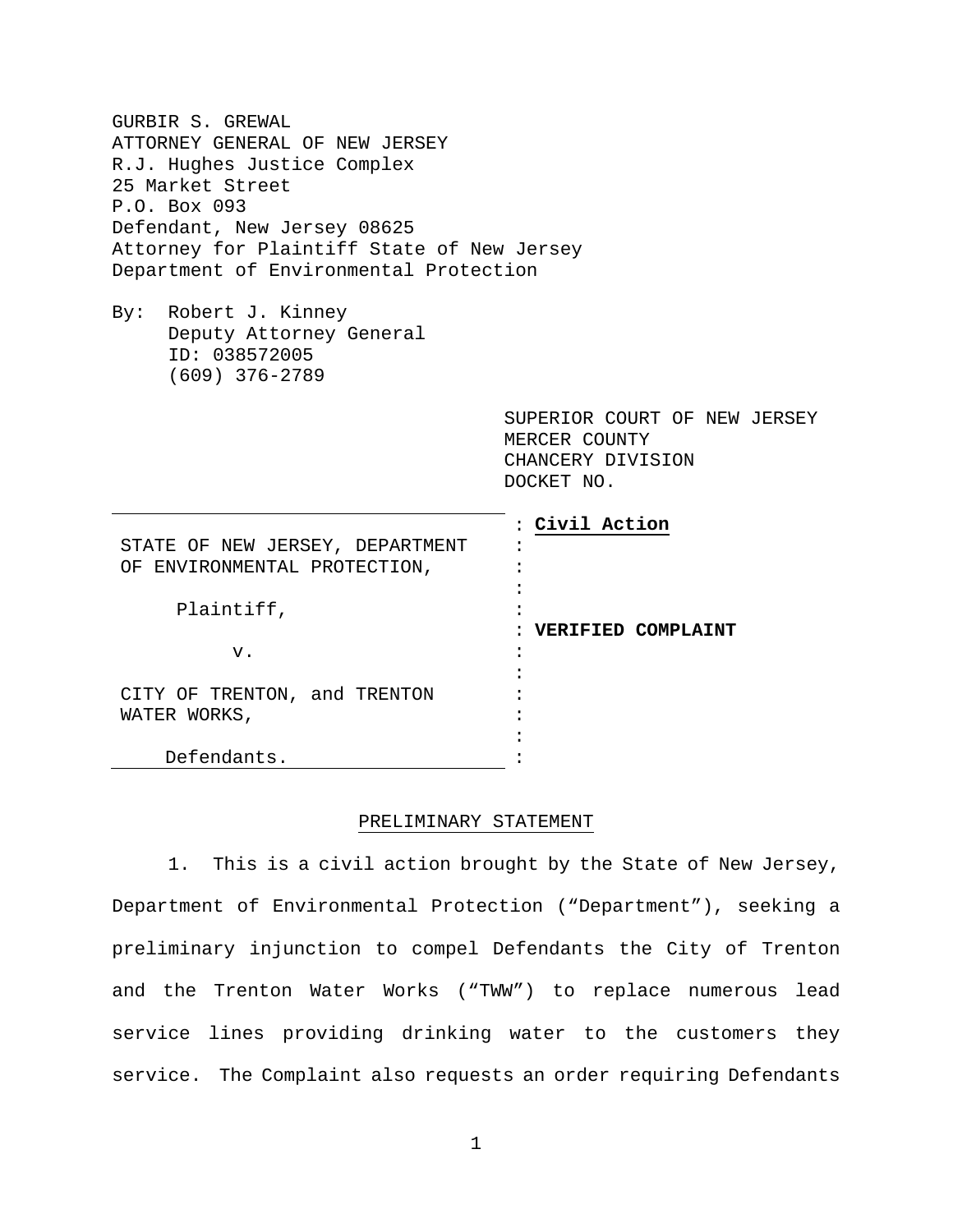to make needed improvements to their water system to protect the finished water reservoir from contamination prior to delivery, and to complete certain requirements related to system integrity, maintenance, and resiliency.

2. The replacement of lead service lines in particular is critical to ensuring the public has safe, clean drinking water, and to comply with the Safe Drinking Water Act ("SDWA"), N.J.S.A. 58:12A-1 to -39, and the Lead and Copper Rule ("LCR"), N.J.A.C. 7:10.[1](#page-1-0) Exposure to lead in drinking water may cause health problems ranging from stomach distress to brain damage. Children are particularly vulnerable when exposed to lead.

3. The Department has tried diligently and repeatedly to convince Defendants to comply with their obligations to protect consumers from lead exposure and to make other required improvements within the drinking water system. Further, the Trenton City Council recently failed to approve critical and necessary funding for many of the improvements the law demands. The Department now seeks a preliminary injunction requiring Defendants to address lead service line replacement to protect consumers, and an order to remedy their failure to protect the health and safety of their customers.

Ĩ.

<span id="page-1-0"></span><sup>1</sup> The Department has incorporated the federal Safe Drinking Water Act's Lead & Copper Rule regulations at 40 C.F.R. §141.80 to 91 by reference in their entirety.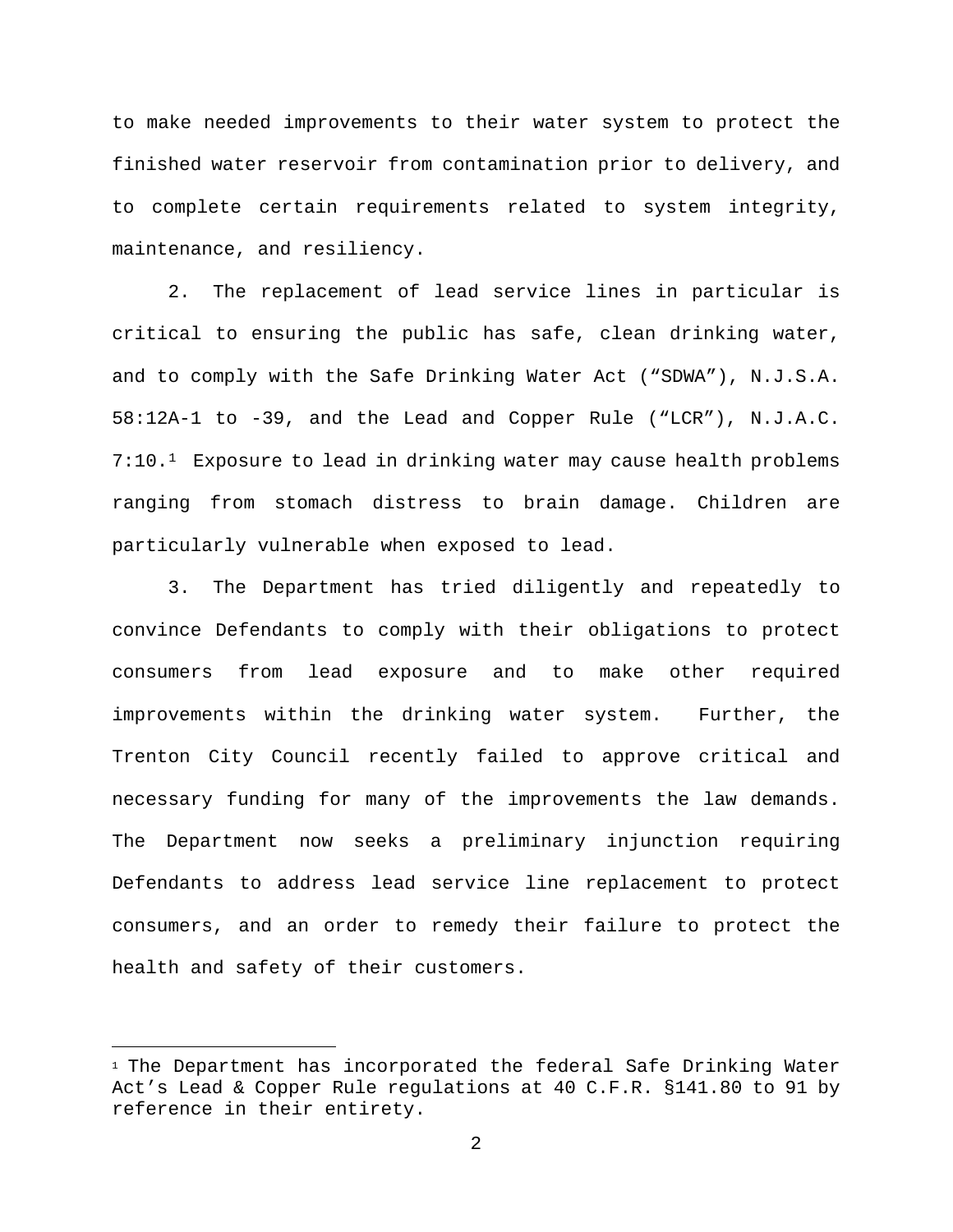4. Specifically, this action seeks preliminary injunctive relief pursuant to R. 4:52-1, and the enforcement of two Administrative Consent Orders ("ACOs") entered into by Defendants, pursuant to R. 4:67-6. The ACOs authorize the Department to institute a civil action for appropriate relief in Superior Court in a summary manner pursuant to R. 4:67-6 and N.J.S.A. 58:11-  $71(a)$ ,  $58:1A-16(c)$ , and  $58:12A-10(c)$ . The Department further seeks all appropriate relief under the Water Supply and Wastewater Operators' Licensing Act ("Operators Act"), N.J.S.A. 58:11-64 to 73, the Water Supply Management Act ("WSMA"), N.J.S.A. 58:1A-1 to 26, the SDWA, and their respective regulations.

5. Defendants are subject to state and federal drinking water requirements as incorporated into the SDWA and its corresponding regulations, including the LCR. See N.J.S.A. 12A-1 to -39; N.J.A.C. 7:10-5.1 to 5.9.

6. After numerous findings of noncompliance by the Department, Defendants entered into the two ACOs to address three main compliance obligations under the SDWA: (a) replacing a total of 21% of its lead service lines; (b) remedying the threat of contamination of the open finished water reservoir; and (c) ensuring adequate staffing within the water system.

7. The July 26, 2018 ACO ("Lead & Copper ACO" or "L&C ACO"), required Defendants to replace 21% of the system's lead service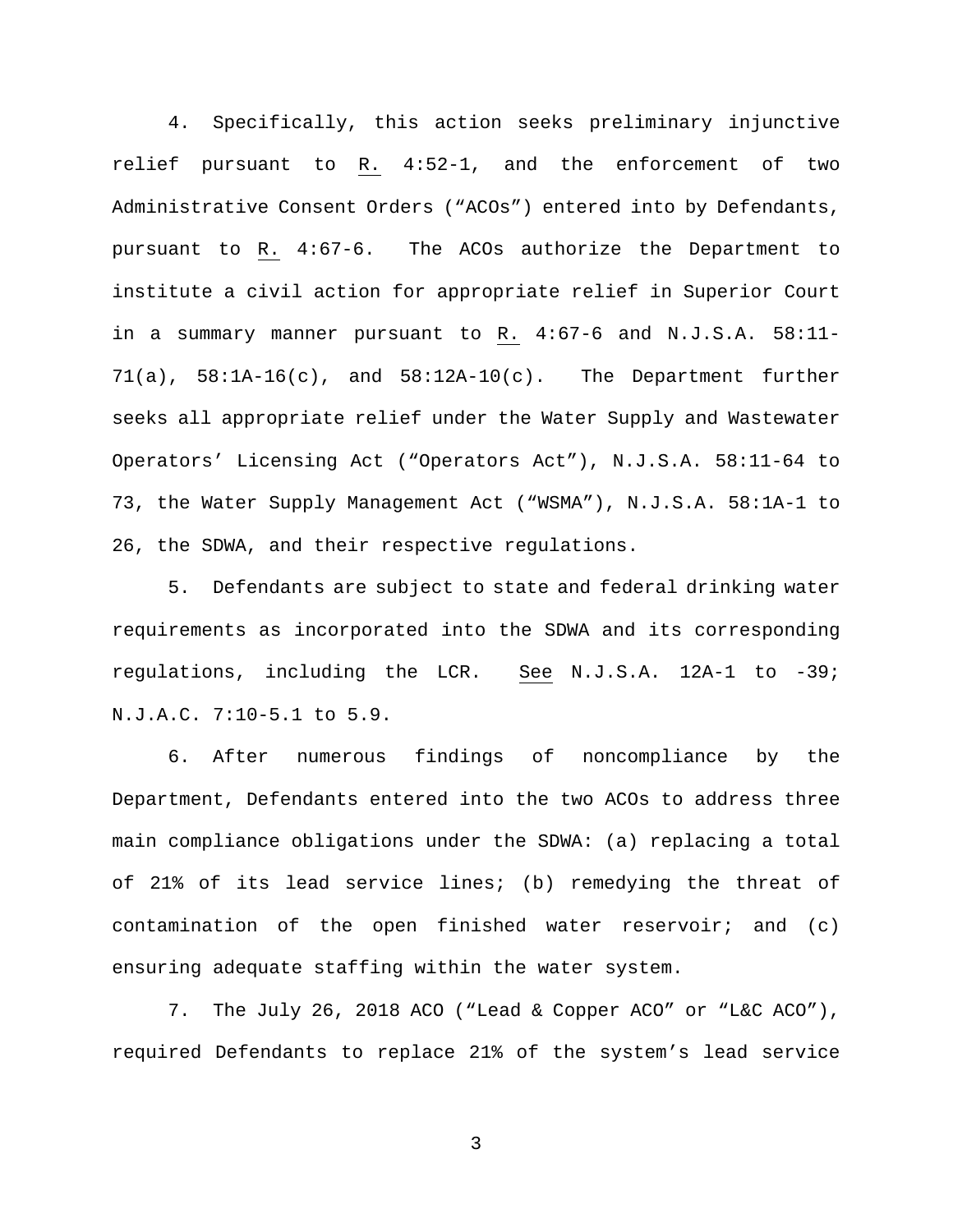lines, including 7% by December 31, 2019, and a total of 14% of lead service lines by July 31, 2020.

8. The February 5, 2018 ACO ("Operations ACO"), required Defendants to cover their reservoir of "finished" water (potable drinking water) by July 31, 2023, extended from March 2013, to comply with their obligations under Federal law.

9. The Operations ACO also addressed other system-related issues, including various system resiliency projects and critical staffing deficiencies identified within the water system.

10. Despite efforts by the Department to assist Defendants with compliance, Defendants have consistently failed to complete key milestones, including, in particular, the repeated failure to replace a sufficient number of lead service lines.

11. Further, since at least September 2017, Defendants have been aware that their operations lacked trained professional staff in a number of key positions, including the lack of qualified licensed personnel in critical positions in operations management and the filtration plant. Only in the last several months have Defendants taken steps to address these issues.

12. Defendants have also proposed to construct a series of above-ground storage tanks as an alternative to installation of a reservoir cover, but have not obtained either formal DEP approval or adequate funding because of the Trenton City Council's failure to approve critical and necessary funding.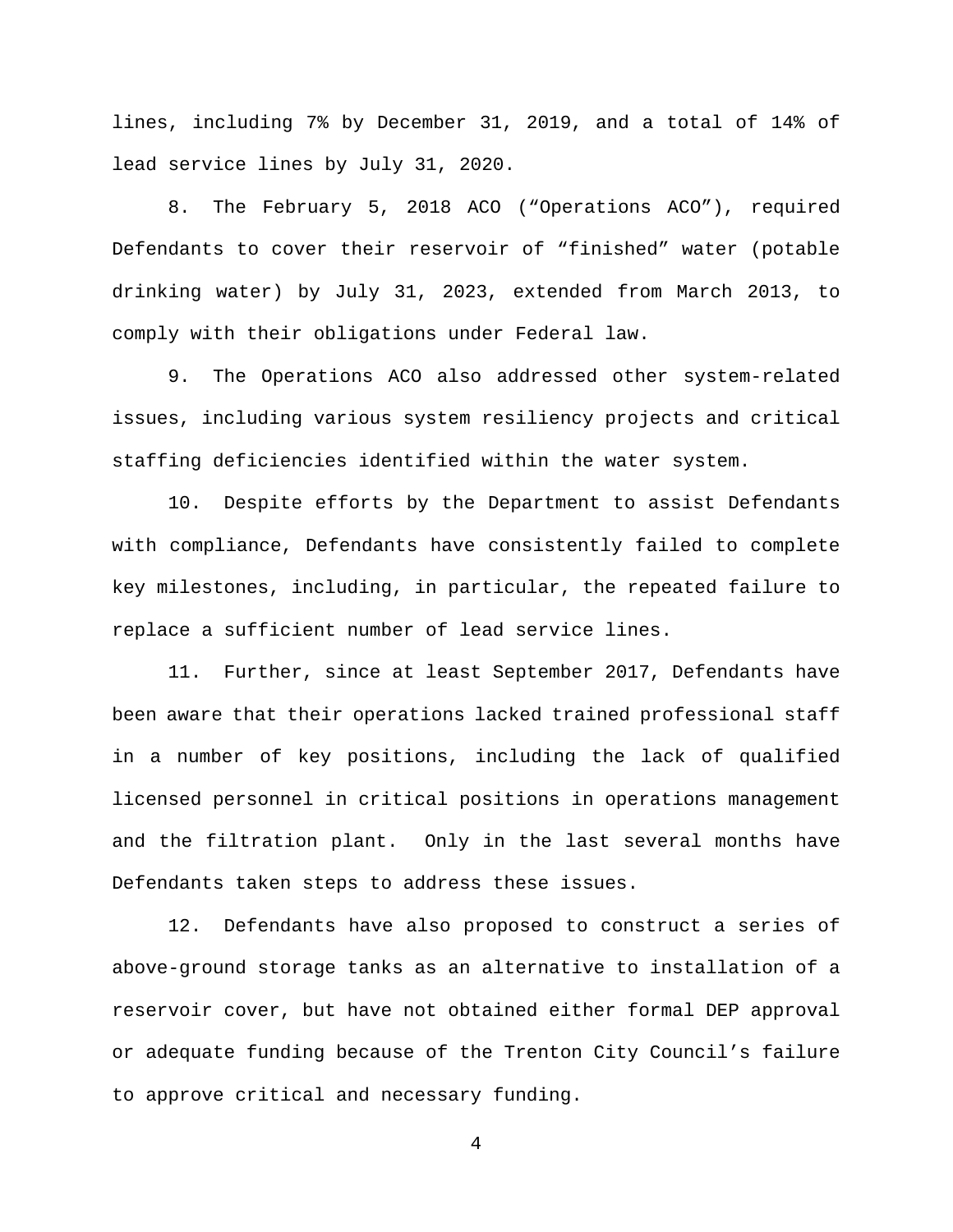13. To obtain the necessary funding to fully address its lead service line and reservoir project obligations, TWW proposed comprehensive ordinances to the Trenton City Council to revise water rates for its customers and allow the City to bond for the \$108 million needed to fund capital improvements, including lead service line replacement and the reservoir project.

14. The ordinances expressly stated that they were intended to provide a means for the City to achieve compliance with its ACO obligations.

15. On April 2, 2020, the Trenton City Council approved a portion of the comprehensive ordinance, adopting a rate increase and approving \$7 million in funding for lead service line replacement. On May 7, 2020, the Trenton City Council approved an additional \$25 million for lead service line replacements.

16. Despite written support from the Department as well as from surrounding towns, also on May 7, 2020, the Council rejected the remaining request for more than \$83 million in bonds, which included \$50 million for the protection of the finished water in the system, and was also necessary to ensure other maintenance and operations obligations are satisfied.

17. As a result of the City Council's failure to approve the \$83 million funding ordinance, Defendants are without sufficient funding to fully meet their SDWA obligations.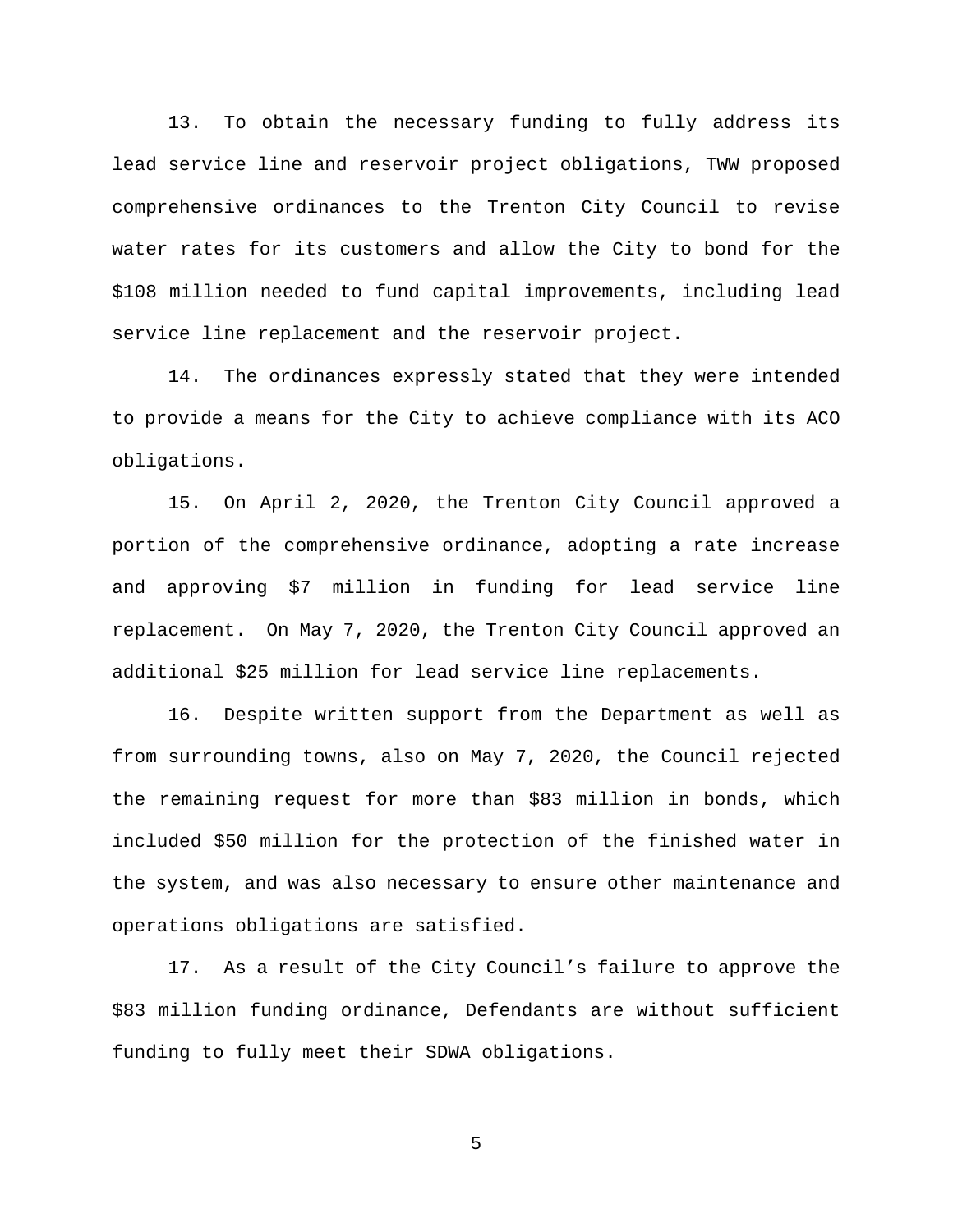#### PARTIES

18. The Department is an administrative agency in the Executive Branch of the State government and maintains its principal offices at 401 East State Street, Trenton, New Jersey.

19. The City of Trenton is organized pursuant to the Optional Municipal Charter Law, N.J. S.A. 40:69A-1 to -17, under a mayor and seven-member city council. Trenton is the capital city of New Jersey and the county seat of Mercer County. Trenton's principal offices are at 319 East State Street, Trenton, New Jersey.

20. TWW is a self-financing department of the City of Trenton, operating under the Department of Water and Sewer. Its principal offices are at 333 Cortland Street, Trenton, New Jersey.

#### FACTUAL ALLEGATIONS

21. Defendant City of Trenton owns and operates the TWW.

22. Defendants' water system provides water to more than 200,000 people in Trenton as well as portions of four surrounding towns – Ewing, Hamilton, Hopewell, and Lawrence. Certification of Jessica Sponaugle ("Sponaugle Cert."), ¶ 5.

23. The Delaware River is Defendants' only source of drinking water. The filtration plant at Route 29 and Calhoun St. was constructed in the 1950s and is currently Defendants' only treatment facility. Id. ¶ 6.

24. Defendants also maintain a finished-water reservoir of approximately 7 acres containing approximately 78 million gallons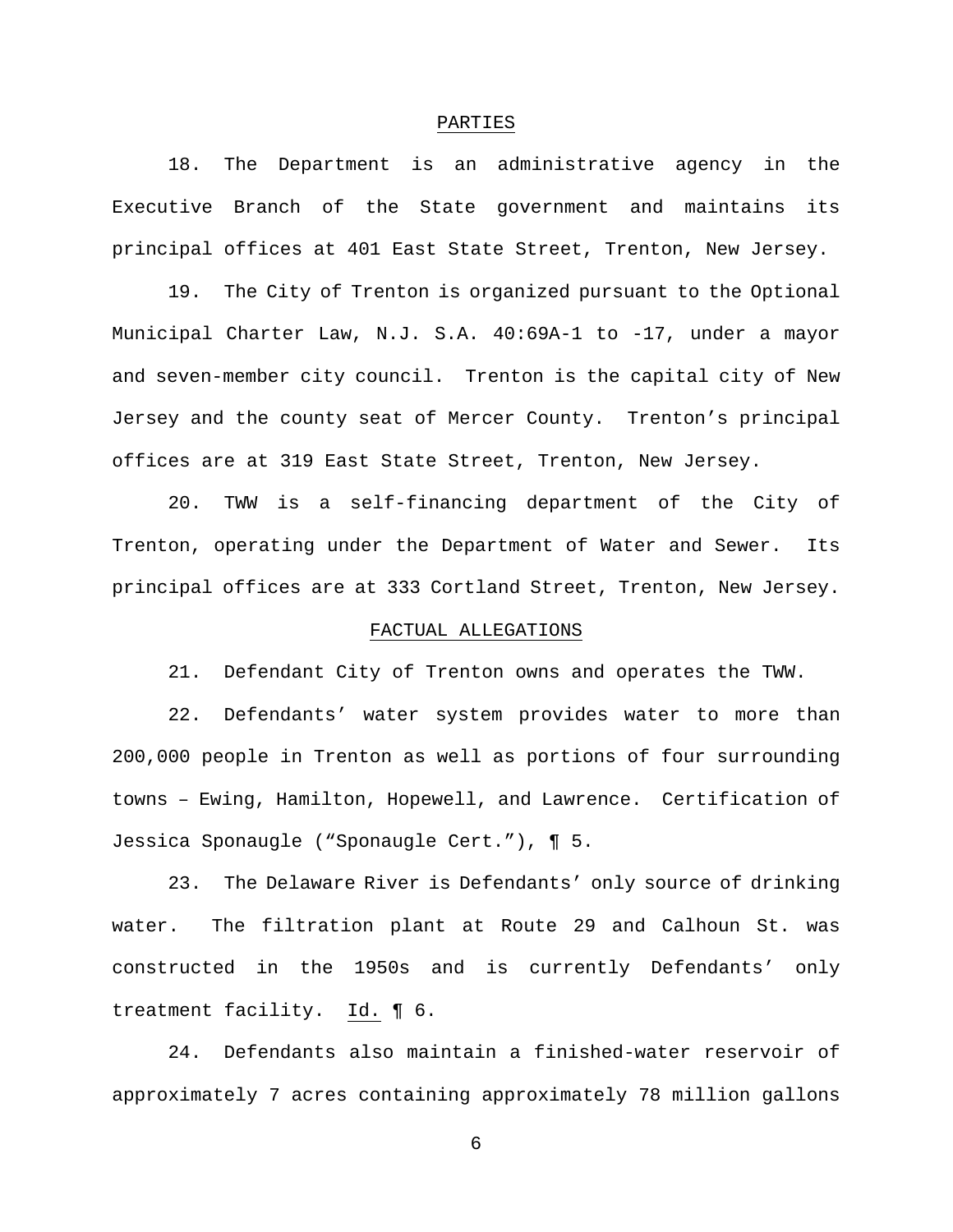of useable treated water. The reservoir stores treated water processed by TWW, and provides reserve and emergency supplies to Trenton and neighboring towns when necessary. Ibid.

25. The average water demand for the system is approximately 29.5 million gallons per day ("mgd"). Id. ¶ 7.

#### SDWA, LCR, and L&C ACO Non-Compliance

26. Lead occurs in drinking water primarily as a result of corrosion of plumbing materials in water distribution systems. See 56 Fed. Reg. 26,463. Exposure to lead in drinking water may cause health problems ranging from stomach distress to brain damage. Ibid. There is no safe level for lead in drinking water. See [https://www.epa.gov/ground-water-and-drinking-water/basic](https://www.epa.gov/ground-water-and-drinking-water/basic-information-about-lead-drinking-water)[information-about-lead-drinking-water](https://www.epa.gov/ground-water-and-drinking-water/basic-information-about-lead-drinking-water) (last visited June 11, 2020). Children are particularly vulnerable to lead contamination. Id. The LCR requires large water systems to implement corrosion control techniques to minimize the potential for lead to enter drinking water. <u>See</u> 40 C.F.R. §141.80(b)(incorporated by reference by N.J.A.C. 7:10-5.1 to 5.2(a)(9).

27. To maintain the integrity of their system operations and to provide the public with safe drinking water, Defendants are subject to state and federal drinking water requirements, including the SDWA's LCR. See N.J.S.A. 58:12A-1 to –39; see also N.J.A.C. 7:10-5.1. The LCR requires monitoring of lead and copper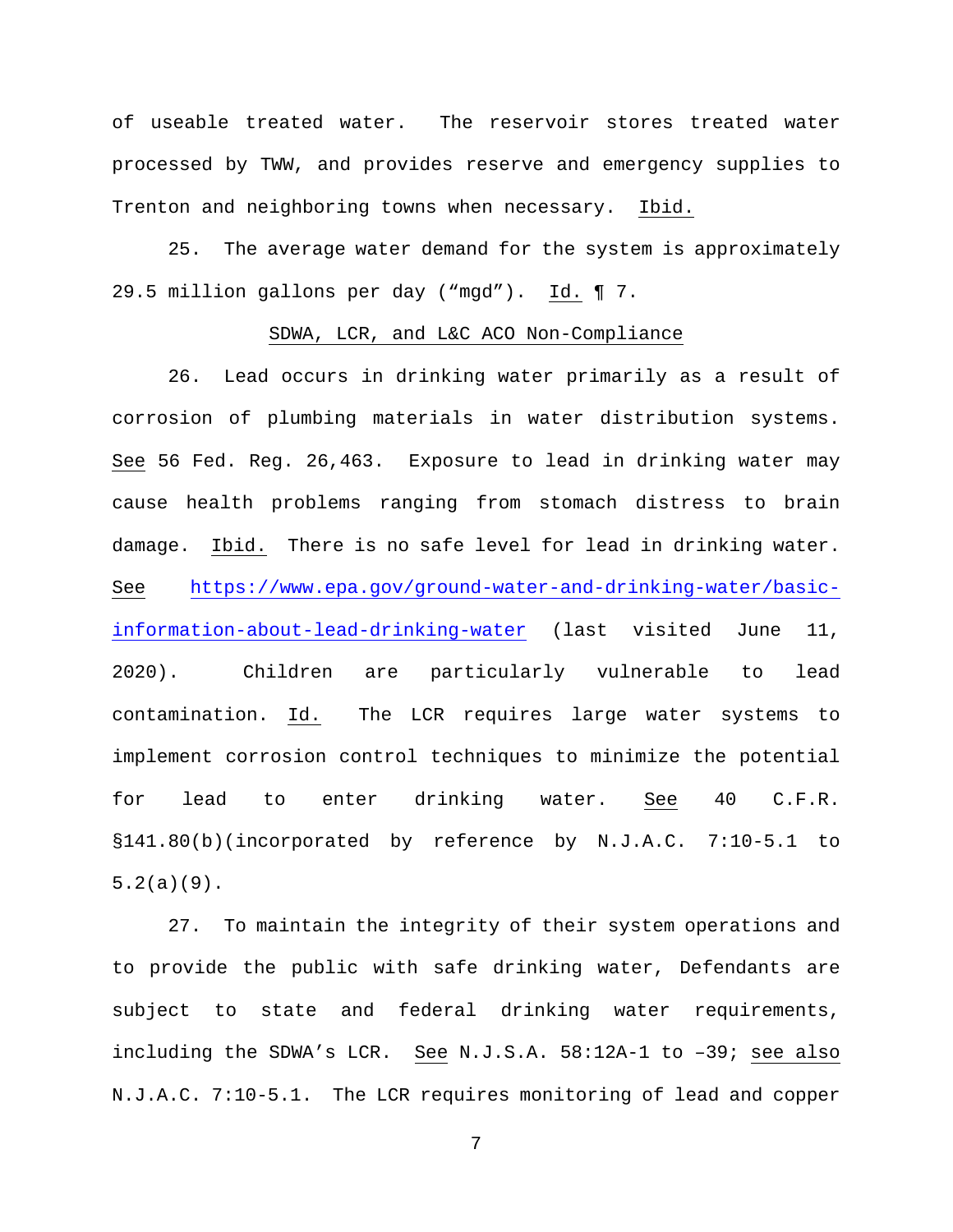levels in drinking water, and it also requires a water system to take certain additional actions whenever more than 10% of samples taken during a monitoring period show lead concentrations above a certain concentration. These include replacement of lead service lines. See 40 C.F.R. §141.84.

28. Under the LCR, a water system experiences "Action Level Exceedances" ("ALE") when more than 10% of tap-water samples taken during a monitoring period show lead concentrations above 0.015 mg/l (15 parts per billion, or "ppb"). 40 C.F.R. §141.80(c)(1).

29. After a water system records an ALE, the SDWA requires that system to implement several corrective action measures. Among the required corrective actions, a water system with corrosion control treatment must inventory the lead service lines that it owns and replace at least 7% of system-owned lead service lines over a one-year period, and offer to replace the customer-owned portion, starting the first day following the monitoring period in which the ALE occurred. See 40 C.F.R. § 141.84(b)(1).

30. Defendants had three lead ALE for the monitoring periods of January 1 to June 30, 2017; January 1 to June 30, 2018; and July 1 to December 31, 2018. Sponaugle Cert. ¶ 12, Exhibit C.

31. The first ALE required Defendants to replace 7% of the approved lead service line inventory by June 30, 2018. 40 C.F.R. § 141.84(b)(1). Defendants did not meet this deadline. Sponaugle Cert., Exhibit E.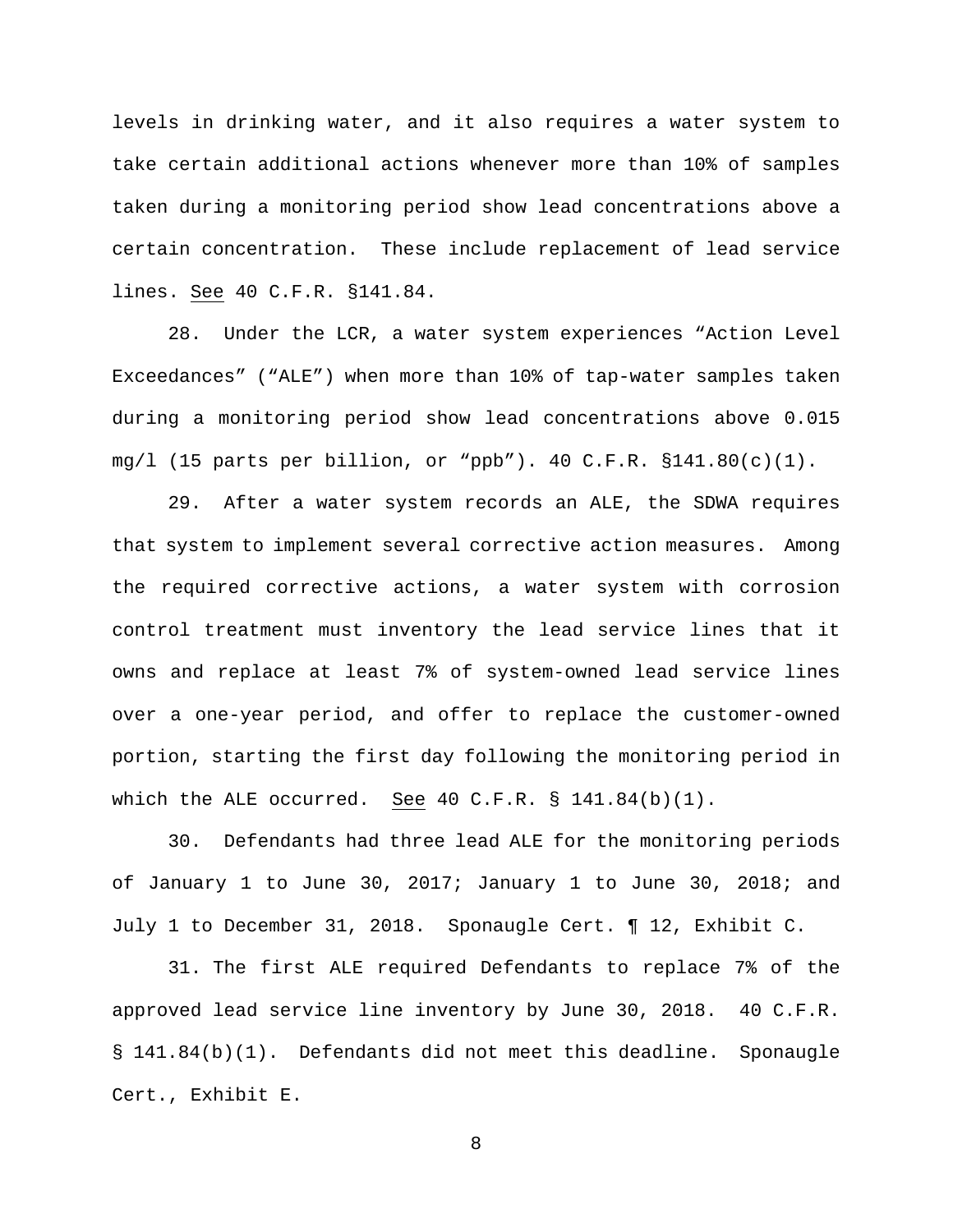32. The second ALE required Defendants to complete a total replacement of 14% of the approved lead service line inventory by June 30, 2019 (i.e., an additional 7%). See 40 C.F.R. § 141.84(b)(1).

33. Because of Defendants' failure to meet the regulatory deadline after the first ALE in 2017, Defendants and the Department entered into the L&C ACO on July 26, 2018. Id., Exhibit E.

34. The L&C ACO required Defendants to inventory the total number of lead service lines in the system. Ibid. Defendants' July 2019 inventory identified 36,700 total lead service lines. Sponaugle Cert., ¶¶ 16.

35. The L&C ACO extended the deadline for Defendants to replace the initial 7% of lead service lines to December 31, 2019. Id., Exhibit E. This is more than 2,500 lead service lines. Defendants did not meet this ACO deadline. Id., ¶ 17.

36. Instead, to date, Defendants have replaced only 828 lead service lines since entry into the L&C ACO. Id., ¶ 18. Thus, Defendants have still only replaced less than 2.2% of lead service lines according to Defendants' own inventory.

37. The L&C ACO also requires Defendants to replace a total of 14% of lead service lines by July 31, 2020, Ibid, Exhibit E. This is more than 5,000 lead service lines.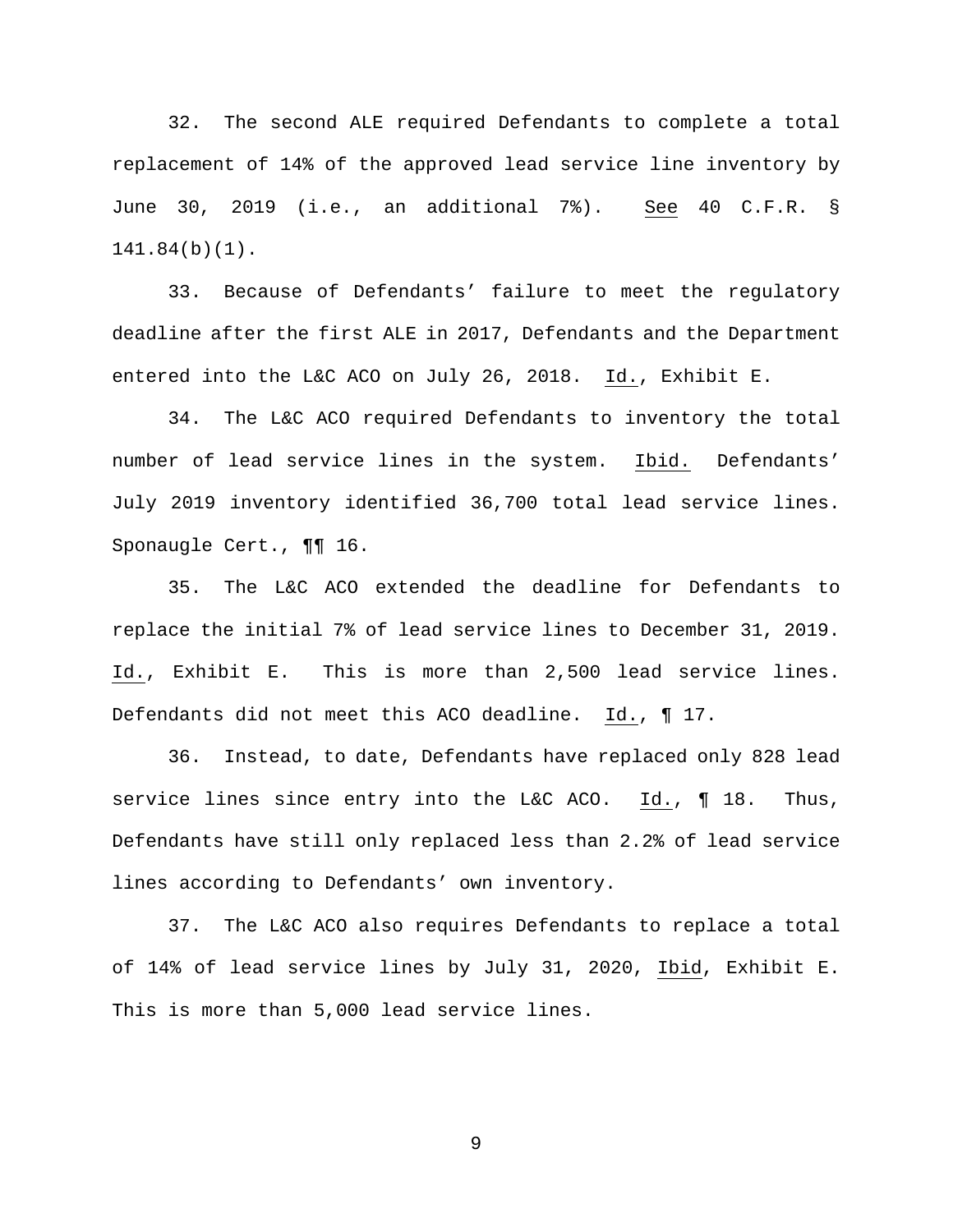38. Based upon the pace of lead service line replacement, absent a court order, there is no way that Defendants will meet the L&C ACO 14% replacement deadline of July 31, 2020.

39. In the L&C ACO, Defendants also agreed to achieve 21% replacement as a result of the ALE for the July 1 to December 31, 2018 monitoring period at a later date to be determined by the parties. Id., ¶ 21. Based on Defendants' failures to complete their lead service line replacement obligations to date, it is not possible to determine when they will meet this obligation.

# Operations ACO Issues

40. The Operations ACO addressed numerous non-lead service line system issues under the SDWA, including various resiliency projects needed to address system integrity and performance, adequate staffing levels for essential positions, and a schedule to cover the finished water reservoir in compliance with the requirements of 40 C.F.R. §141.714. Id., Exhibit A.

41. Under the Operations ACO, TWW is required to cover the reservoir in compliance with 40 C.F.R. § 141.714 by January 2023. This is 10 years past the original deadline to cover the reservoir. See, Exhibit A. A cover is designed to protect the water from contamination after it has been finished (i.e., has been made potable) and before it has been delivered.

42. In 2010, the Department and the New Jersey Environmental Infrastructure Trust provided almost \$13.5 million in loan funding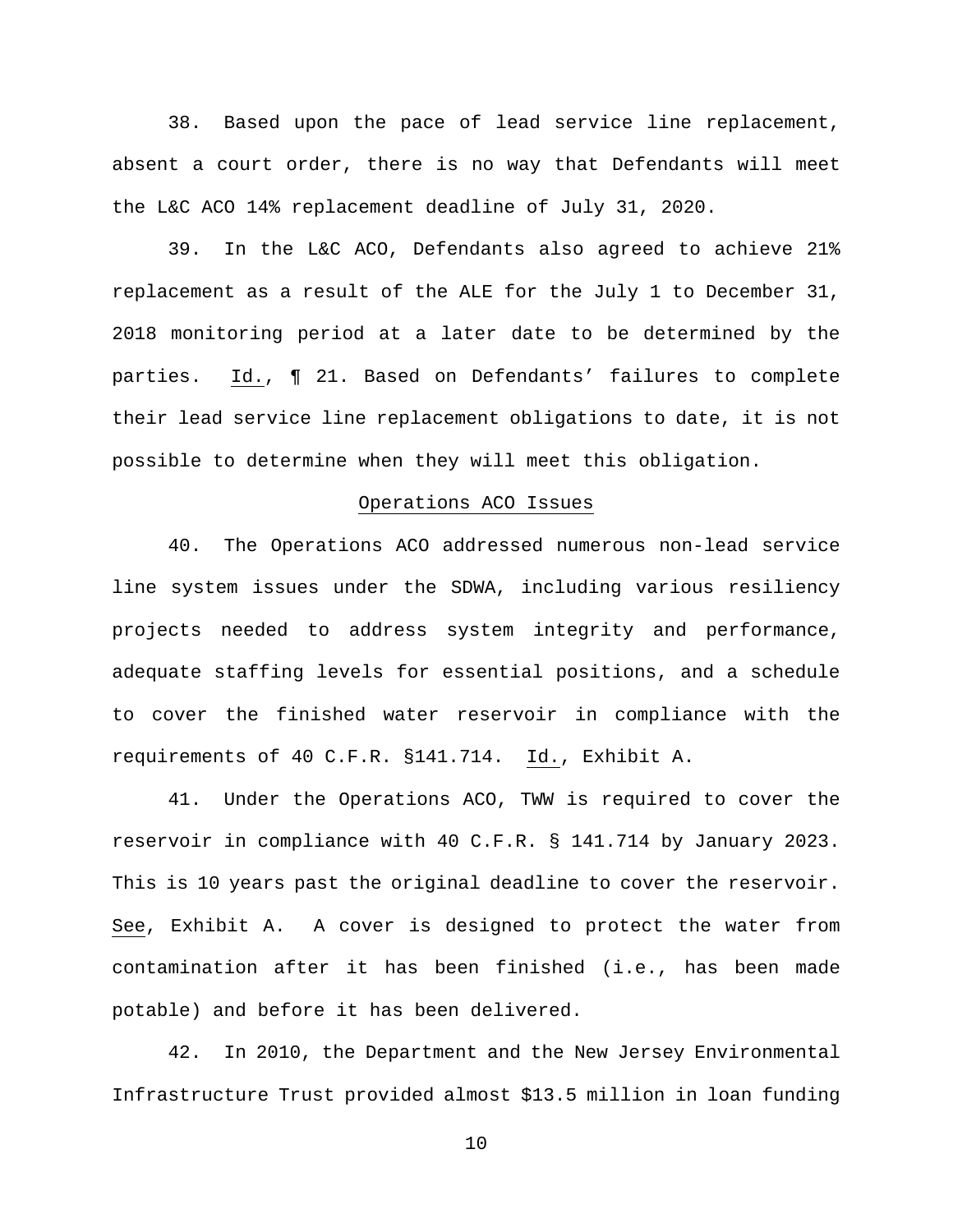for the reservoir cover project. Certification of Paul Hauch, ¶ 6.

43. On June 29, 2019, TWW submitted an interconnection capacity analysis that expressed a preference to now construct a series of above-ground storage tanks instead of completing the reservoir cover project agreed to in the Operations ACO. Sponaugle Cert., ¶ 28, Exhibit K. On April 12, 2020, the Department requested more information from TWW, the response to which is currently under Department review. Id., Exhibits L, M.

44. In addition to the reservoir project, Defendants have also failed to complete a required valve exercising, evaluation and replacement project for valves 8" or greater by September 30, 2019, as required by the Operations ACO. Id. ¶ 30.

45. The Operations ACO also focused on significant staffing shortfalls at TWW and required TWW to maintain full and adequate staffing levels, which is necessary to ensure the public health and safety. TWW's staffing deficiencies were outlined in a 2017 Technical, Managerial and Financial Capacity ("TMF") analysis Trenton commissioned from an independent consultant as directed by DEP pursuant to the Standards for Technical, Managerial and Financial Capacity of Public Community Water Systems, N.J.A.C. 7:10-13.3 – 13.4, because of historic problems with system management and staffing. Id., Exhibit B. The TMF noted that TWW "faces challenges relating to its extensive vacancy rate of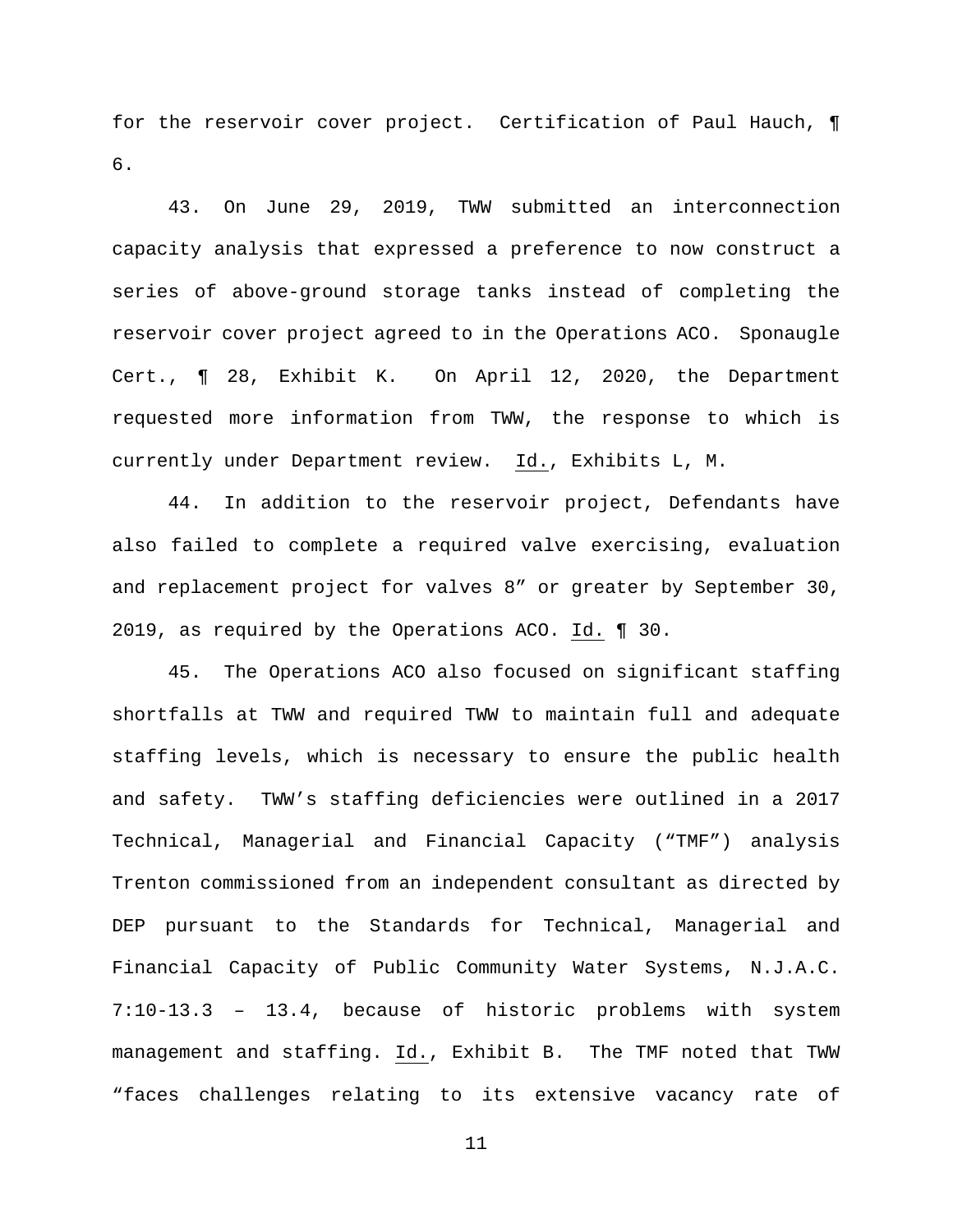positions, many of which are at critical managerial levels. Due to the low staffing levels, succession planning does not appear to be an obvious focus. There is also a concern that operating with a skeleton staff for an extended period of time may compromise the utility's ability to continue to produce drinking water in a safe and reliable manner." Ibid., p. 3.

46. The TMF was issued in September 2017, and TWW agreed to maintain full and adequate staffing in the 2018 Operations ACO. However, despite numerous discussions with DEP about correcting the known staffing deficiencies, it was only recently that Defendants began to address these critical staffing and management issues in a more fulsome manner. Sponaugle Cert., ¶ 33.

47. The historic lack of critical staffing and TWW's challenges in recruiting and retaining experienced water system operators led TWW to secure the necessary support of experienced personnel through third-party contracts. On multiple occasions, the Trenton City Council opposed their use but without provision of a feasible alternative, meaning that TWW would have been unable to sufficiently operate the water system, placing the public health and safety of TWW's subscribers at risk.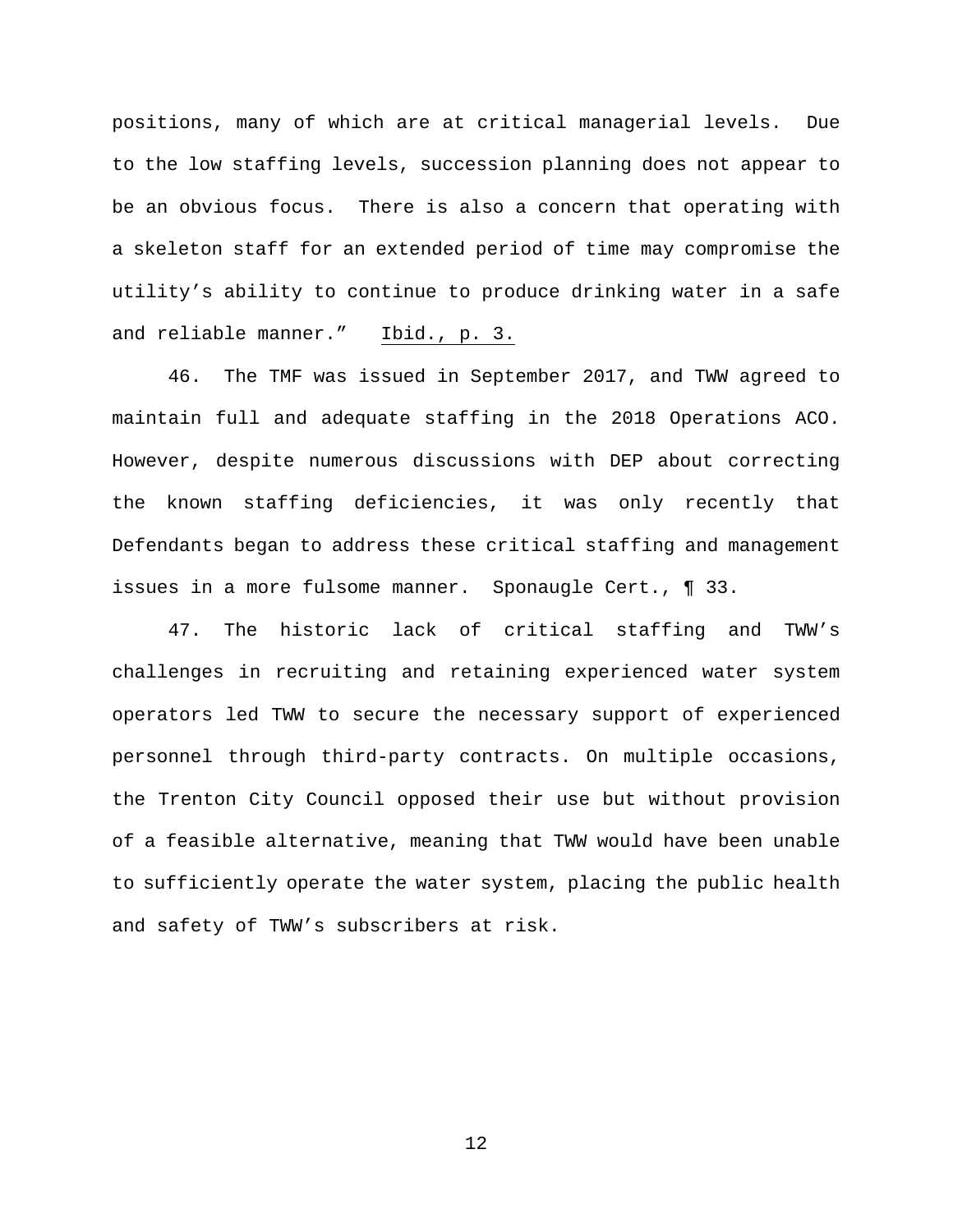#### COUNT ONE

REQUIRING DEFENDANTS TO MEET THE OBLIGATION OF REPLACING 21% OF LEAD SERVICE LINES, INCLUDING PRELIMINARY RELIEF.

48. The Department incorporates paragraphs 1-47 of the Complaint as if fully set forth herein.

49. By entering into the L&C ACO, Defendants agreed to comply with all required deadlines contained therein.

50. Defendants also agreed that the requirements of the L&C ACO would be fully enforceable as a final agency order in the Superior Court of New Jersey, and Defendants agreed not to contest the ACO's requirements in any action brought to enforce its terms.

51. In accordance with the SDWA and LCR, and as specified in the L&C ACO, Defendants were required to replace 7% of lead service lines no later than December 31, 2019.

52. Defendants did not meet this deadline.

53. To date, Defendants have replaced only 828 lead service lines, approximately 2.2% of lead service lines.

54. Defendants' inability to replace the required number of lead service lines has the potential to increase the risk of lead exposure in drinking water, with the attendant consequences for public health, especially for children.

55. Pursuant to ¶ 60 of the L&C ACO, the Department is authorized to proceed by summary action to seek compliance with the ACO as a final agency order of the Department.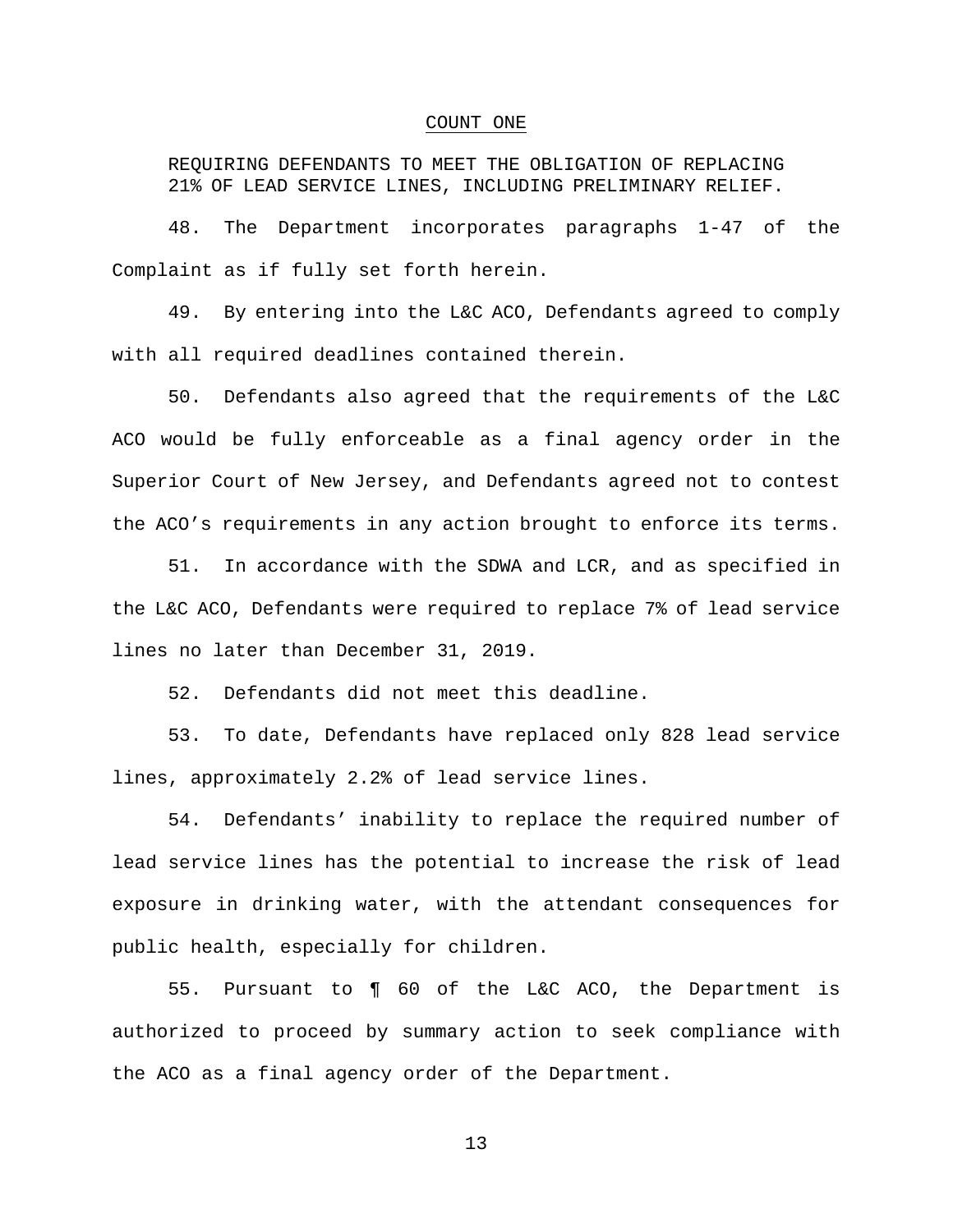56. Absent a preliminary injunction compelling Defendants to meet an expedited lead service line replacement deadline, Defendants will continue to remain in significant noncompliance with the SDWA, LCR and the L&C ACO.

57. N.J.S.A. 58:12A-10(c) authorizes the Department to seek a temporary or permanent injunction for violations of the NJSDWA, including any order of the Department.

WHEREFORE, Plaintiff, Department of Environmental Protection, demands entry of an order against Defendants:

a) Finding Defendants in violation of the SDWA, the L&C ACO, the LCR, 40 C.F.R. § 141.80 – 91, as incorporated in the SDWA regulations, N.J.A.C. 7:10-5.1 – 5.2(a)(9);

b) Ordering preliminary injunctive relief requiring Defendants to replace 7% of lead service lines by no later than by December 31, 2020;

c) Ordering Defendants to replace 14% of lead service lines by no later than March 31, 2021, and 21% of lead service lines by no later than June 30, 2021;

d) Assessing civil penalties as authorized by N.J.S.A. 58:12A-16(e) for each day of violation; and

e) Granting such other relief as the court deems just and proper.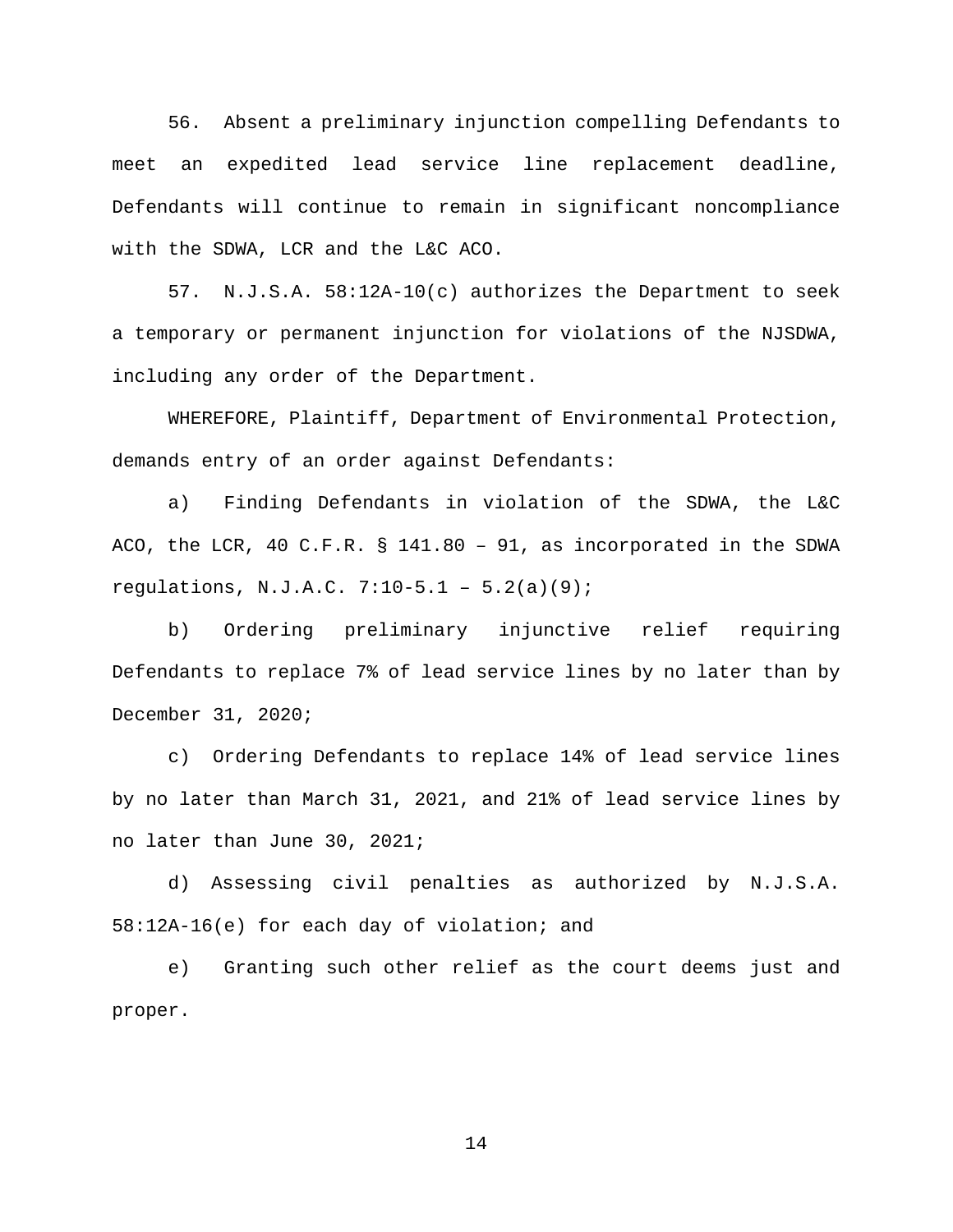#### COUNT TWO

REQUIRING DEFENDANTS TO SUBMIT A FORMAL PROPOSAL FOR CONSTRUCTION OF STORAGE TANKS REQUIRING COMPLETION BY THE OPERATIONS ACO DEADLINE OF JULY 31, 2023.

58. The Department incorporates paragraphs 1-57 of the Complaint as if fully set forth herein.

59. In the Operations ACO, Defendants agreed to install a protective cover over Defendants' uncovered finished water reservoir, as required by 40 C.F.R. § 141.714.

60. On November 27, 2019, TWW notified the Department of its intention to construct a series of above-ground storage tanks in lieu of the reservoir cover.

61. Although a tank project could also fulfill Defendants obligations under 40 C.F.R. §141.714, Defendants have to date not submitted a comprehensive, approvable plan for the tank project, including how Defendants intend to fund the project. Further, despite Department support, the Trenton City Council rejected a portion of a bond ordinance earmarking \$50 million for the proposed reservoir replacement project.

62. Nearly two-and-a-half years after entry of the Operations ACO, Defendants are no closer to satisfying their obligation under the ACO and federal law to secure and protect the finished water from contamination, and court intervention is necessary.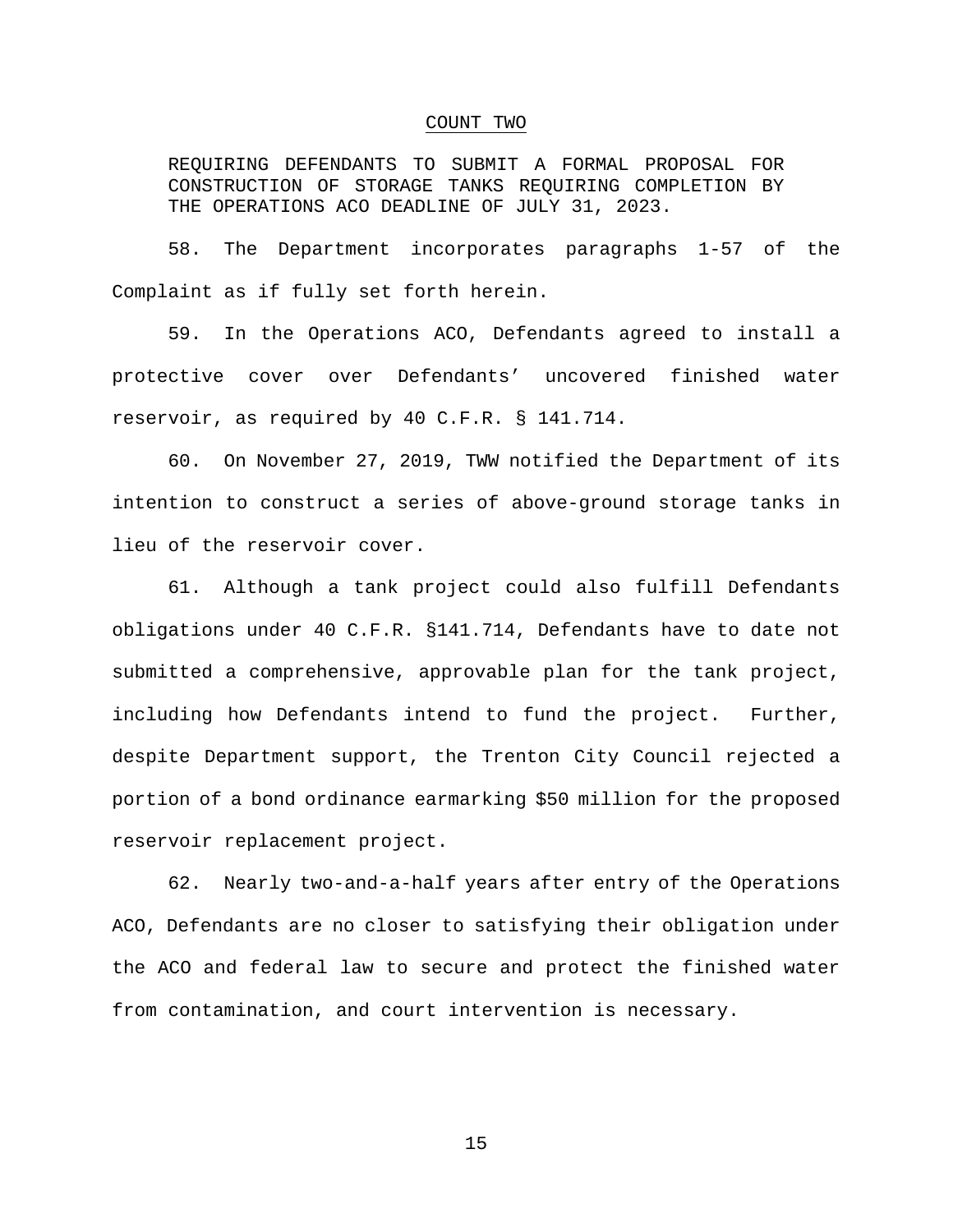63. Defendants' abandonment of the reservoir cover project without express Department authorization violates the requirements of the Operations ACO.

64. The Operations ACO authorizes the Department to enforce its terms through summary action pursuant to R. 4:67.

WHEREFORE, Plaintiff, Department of Environmental Protection, demands entry of an order against Defendants:

a) Requiring them to submit to the Department within 45 days a comprehensive tank proposal, including funding sources for land acquisition, tank construction, system resiliency related to tank construction, and a schedule for reservoir protection and decommissioning, including interim deadlines to ensure completion of the project by the ACO deadline of July 31, 2023; and

b) Granting such other relief as the court deems just and proper.

#### COUNT THREE

ENFORCING DELINQUENT WATER SYSTEM MAINTENANCE, RESILIENCY AND STAFFING REQUIREMENTS OF THE OPERATIONS ACO.

65. The Plaintiff incorporates paragraphs 1-64 of the complaint as if fully set forth herein;

66. The Operations ACO included numerous requirements for Defendants to complete related to system integrity, maintenance, resiliency and staffing;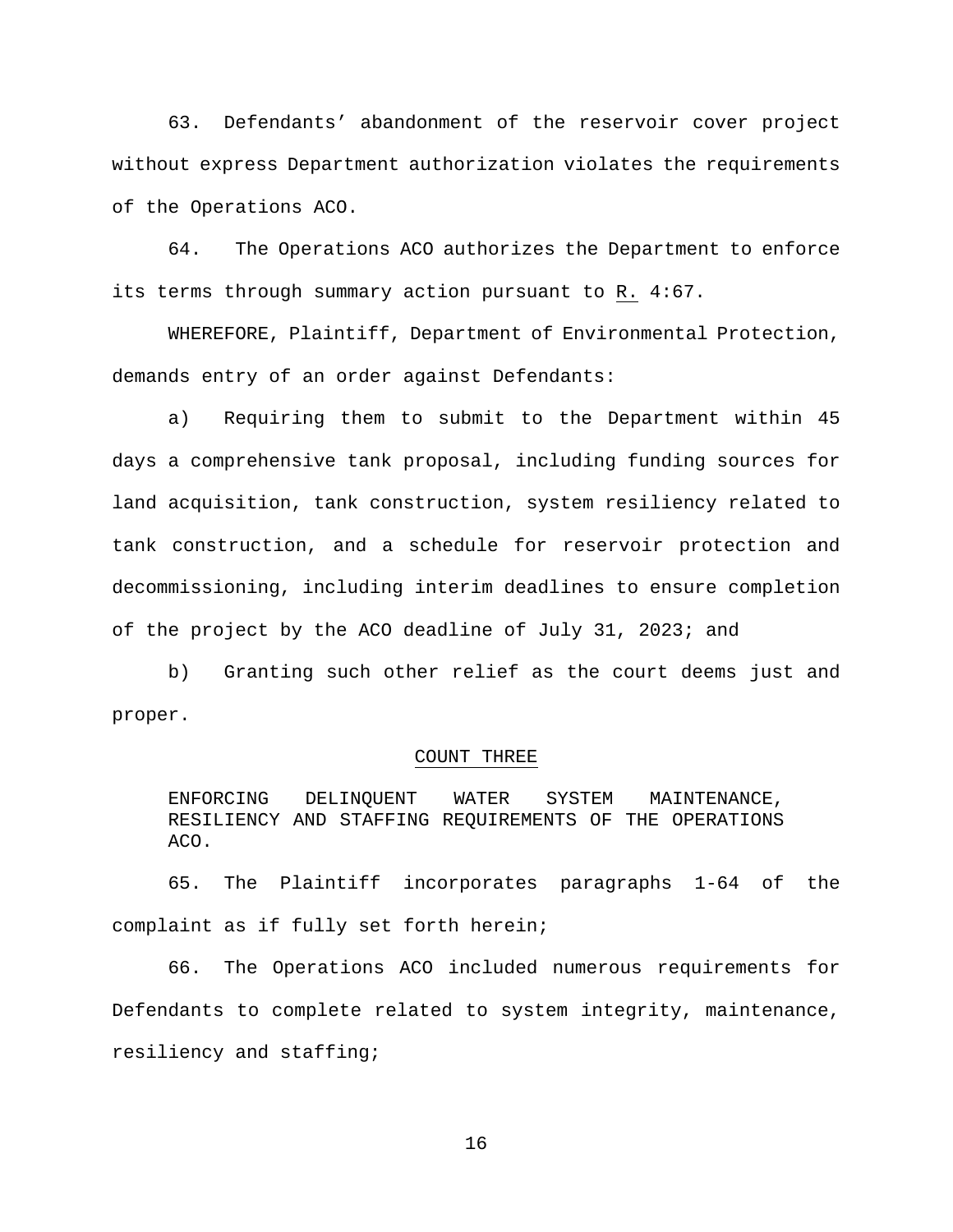67. Included among those are requirements that Defendants complete a valve exercising, evaluation, and replacement project for valves 8" or greater by September 30, 2019.

68. Defendants also agreed in the ACO to maintain full and adequate staffing levels for operation of the water system.

69. Defendants have failed to complete the valve exercising project requirement of the Operations ACO.

70. Defendants also have a history of failing to maintain adequate managerial and technical capacity related to staffing of the water system, as outlined in the TMF report.

71. The Operations ACO authorizes the Department to enforce its terms through summary action pursuant to R. 4:67.

WHEREFORE, Plaintiff, Department of Environmental Protection, demands entry of an order against Defendants:

a) Requiring Defendants to complete the valve exercising, evaluation and replacement project for valves 8" or greater within 180 days.

b) Ordering Defendants to submit to the Department for its approval an updated TMF evidencing its commitment to, among other regulatory TMF requirements, maintain full and adequate staffing as agreed to in the Operations ACO and as authorized by N.J.A.C. 7:10-13.3 and -13.4, within 45 days.

c) Assessing civil penalties pursuant to N.J.S.A. 58:12A-10(e) for Defendants' failure to complete the above requirements;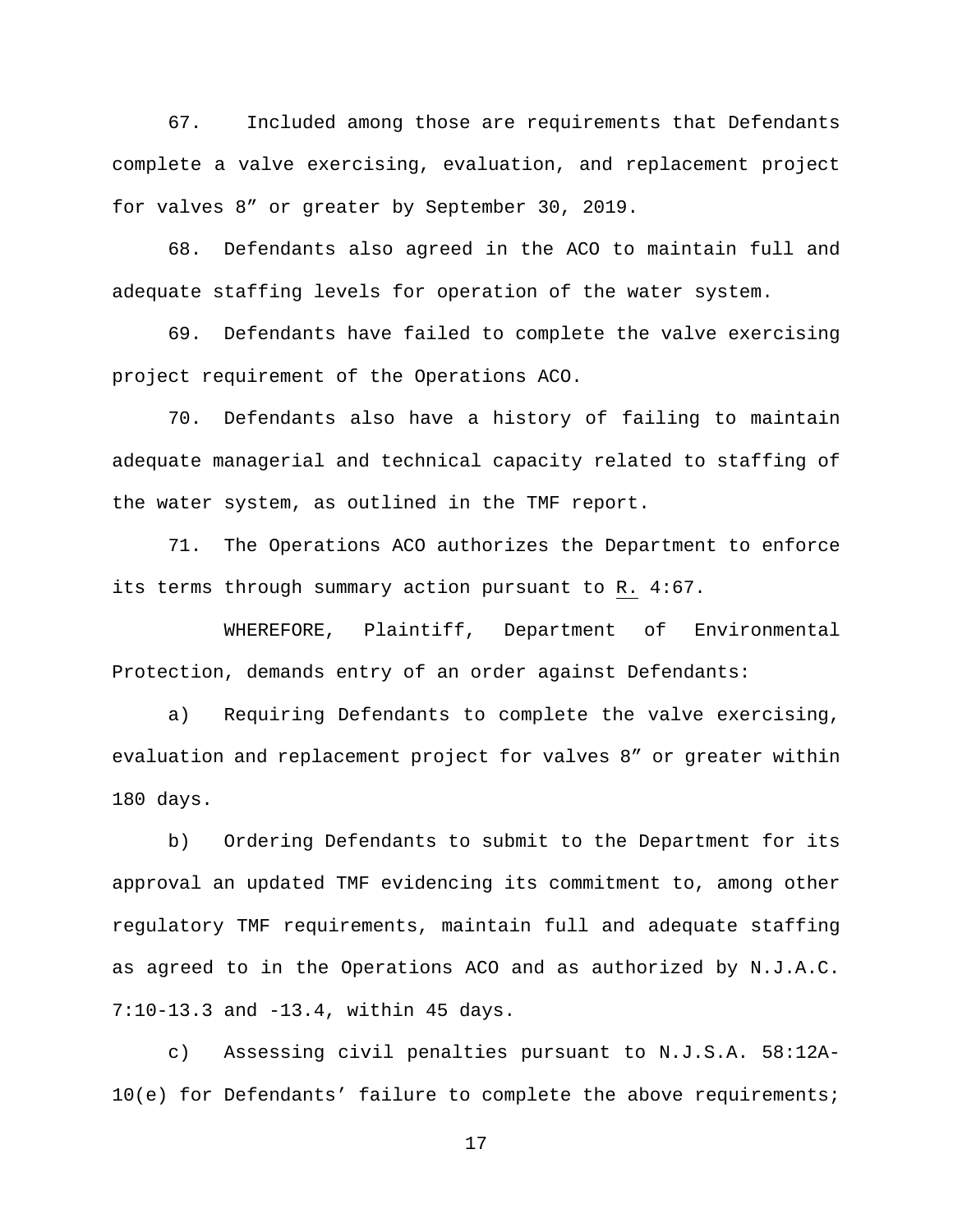d) Granting such other relief that the court deems just and proper.

Respectfully Submitted,

GURBIR S. GREWAL ATTORNEY GENERAL OF NEW JERSEY

By: /s/ Robert J. Kinney Robert J. Kinney Deputy Attorney General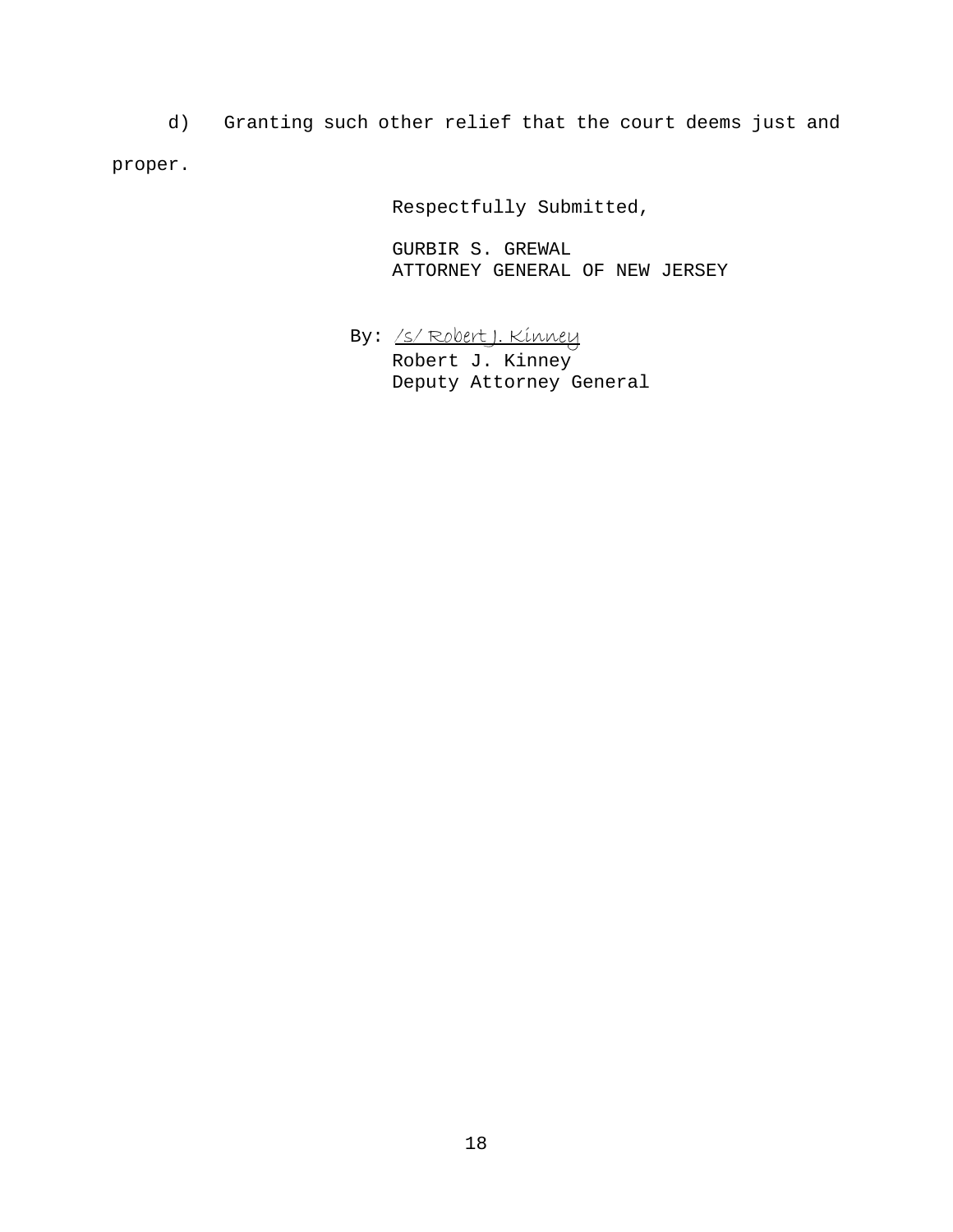#### **DESIGNATION OF TRIAL COUNSEL**

Pursuant to R. 4:25-4, the Court is advised that Robert J. Kinney, Deputy Attorney General, is hereby designated as trial counsel for plaintiff in this action.

#### **CERTIFICATION REGARDING OTHER PROCEEDINGS AND PARTIES**

Undersigned counsel hereby certifies, in accordance with R. 4:5-1(b)(2), that the matters in controversy in this action are not the subject of any other pending or contemplated action in any court or arbitration proceeding known to plaintiff at this time, nor is any non-party known to plaintiff at this time who should be joined in this action pursuant to R. 4:28, or who is subject to joinder pursuant to R. 4:29-1. If, however, any such non-party later becomes known to plaintiff, an amended certification shall be filed and served on all other parties and with this Court in accordance with  $R. 4:5-1(b)(2)$ .

/s/ Robert J. Kinney

Robert J. Kinney DATED: June 15, 2020 Deputy Attorney General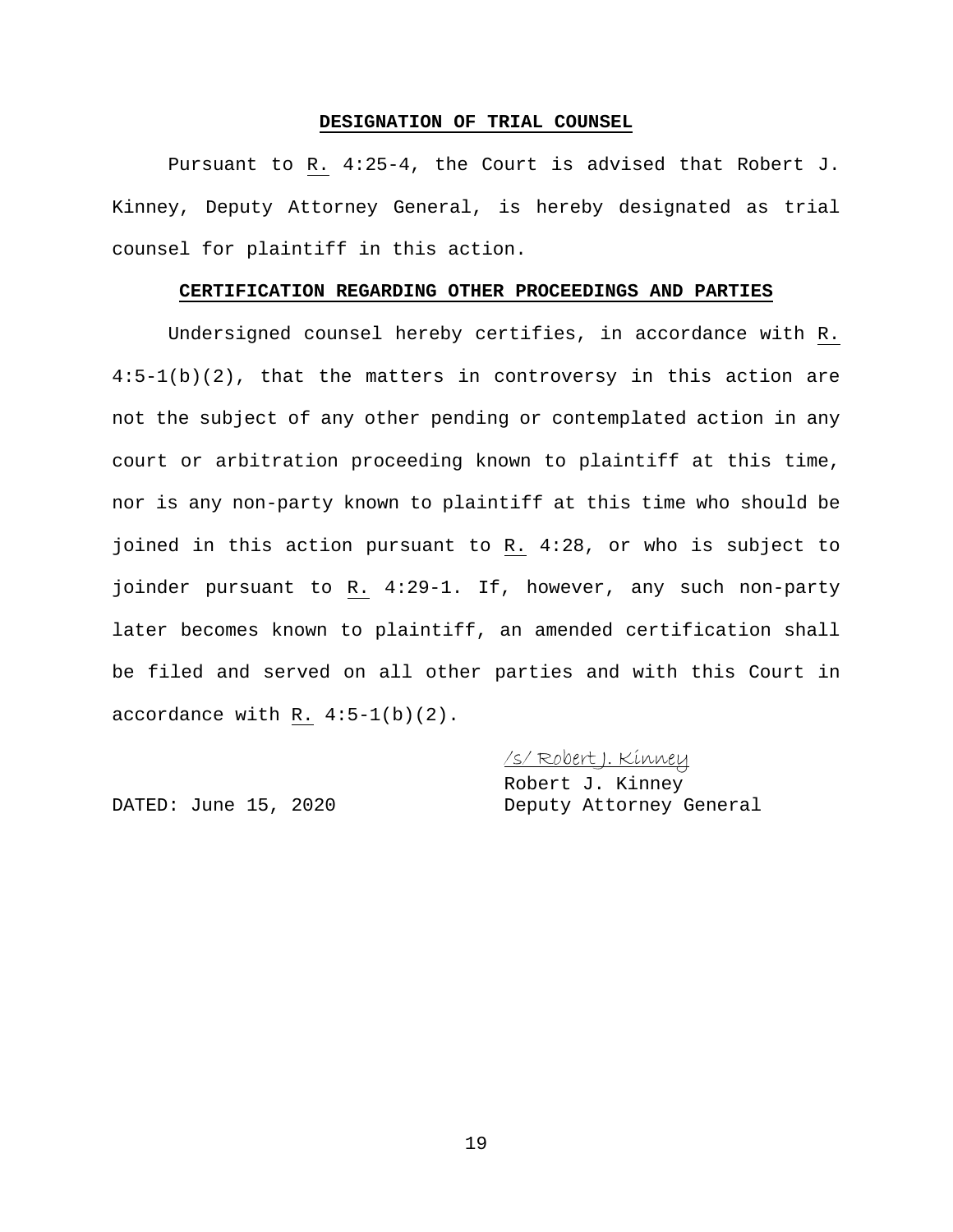# **CERTIFICATION OF COMPLIANCE WITH RULE 1:38-7(C)**

Undersigned counsel further certifies that confidential personal identifiers have been redacted from documents now submitted to the court, and will be redacted from all documents submitted in the future in accordance with R. 1.38-7(b).

Robert J. Kinney DATED:\_\_\_\_\_\_\_\_\_\_\_\_\_\_ Deputy Attorney General

\_\_\_\_\_\_\_\_\_\_\_\_\_\_\_\_\_\_\_\_\_\_\_\_\_\_\_\_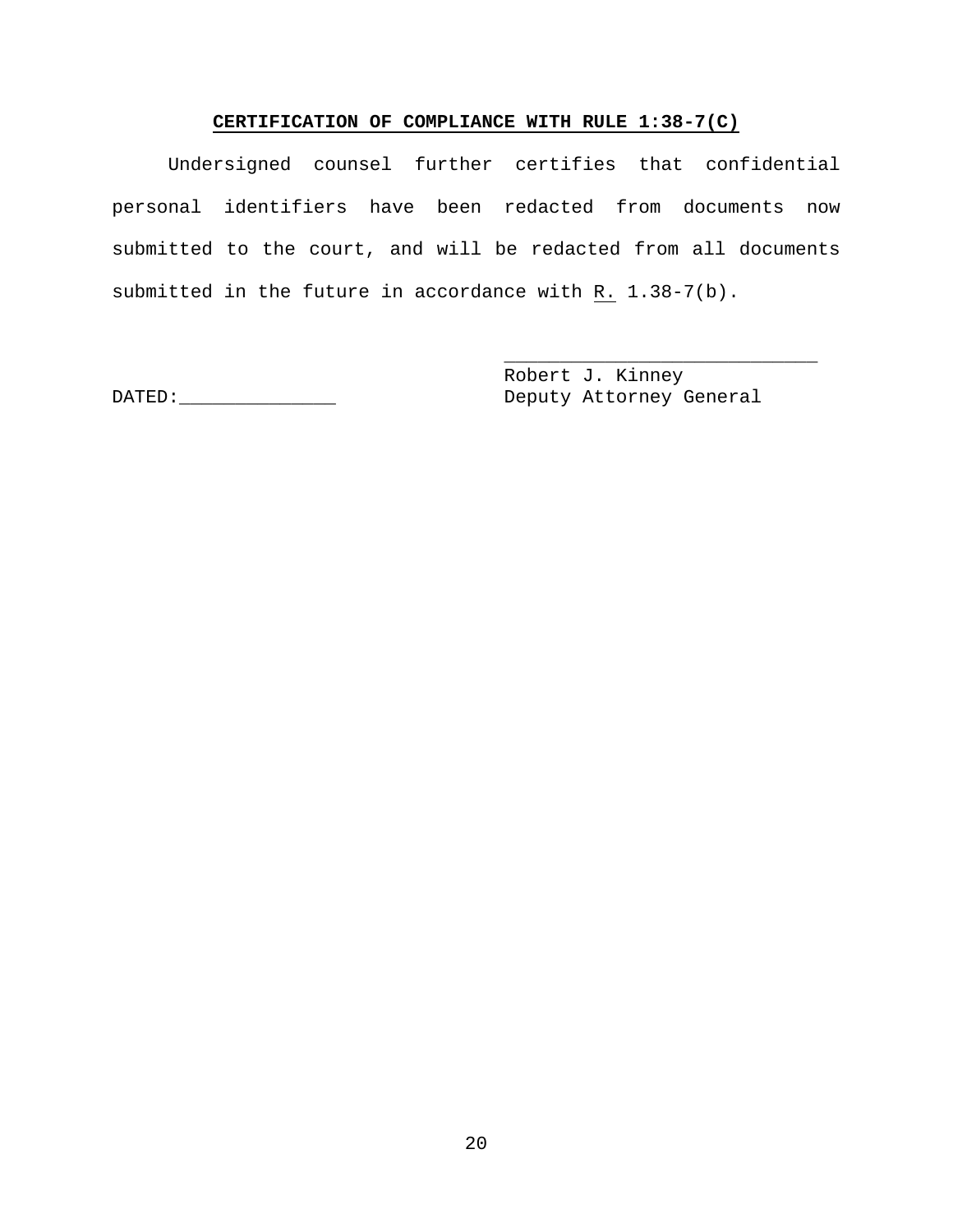#### **VERIFICATION**

Jessica Sponaugle, by way of certification, states that:

- 1. I have read the Verified Complaint.
- 2. I certify that the factual allegations in paragraphs 22 25, 33 -37, 39 - 41 and 43- 46 are true and correct.
- 3. I am aware that if the foregoing statements made by me are willfully false, I may be subject to punishment.

# By: /s/Jessica Sponaugle

Jessica Sponaugle